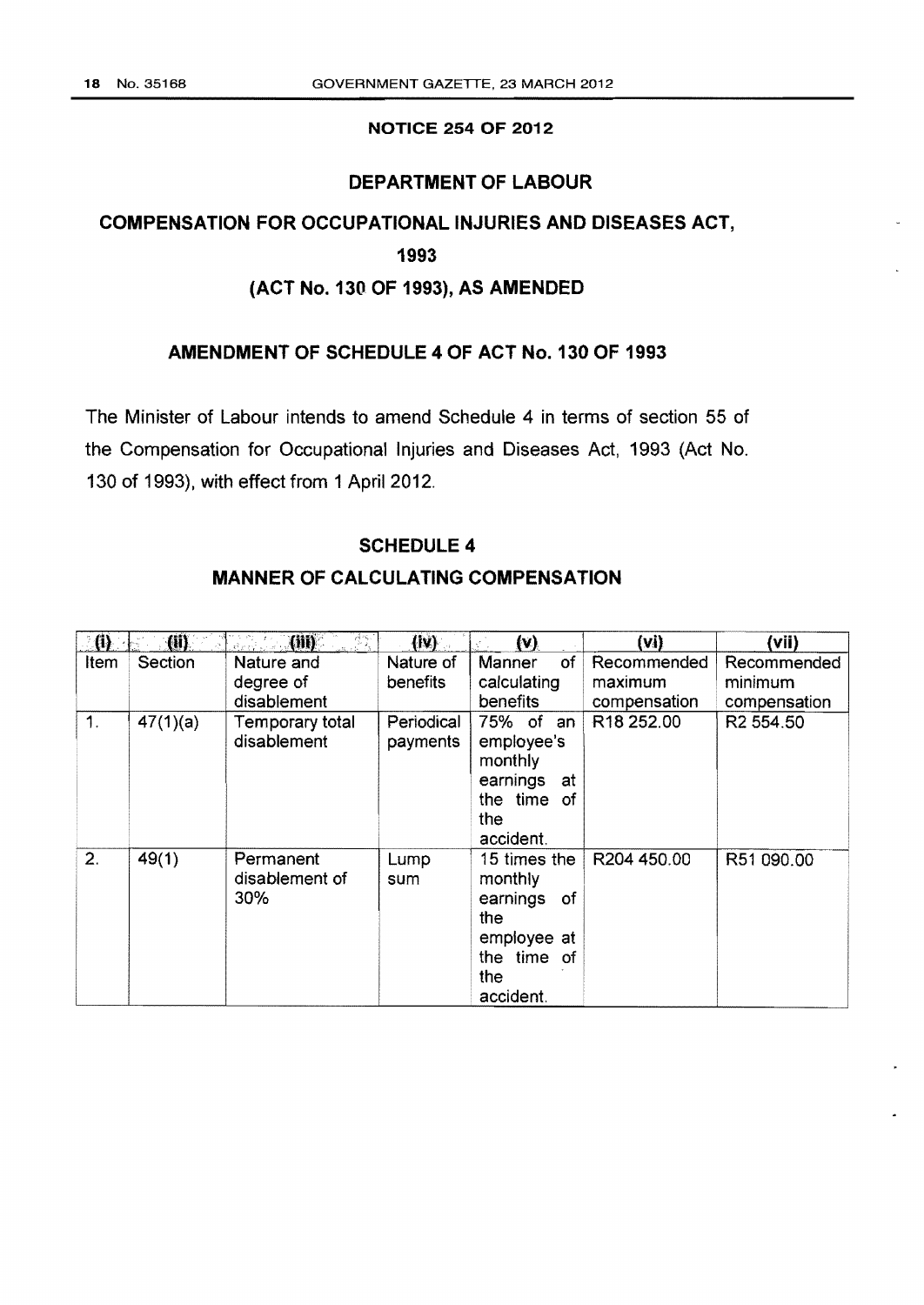$\ddot{\phantom{a}}$ 

 $\mathcal{A}$ 

 $\overline{\phantom{a}}$ 

 $\ddot{\phantom{a}}$ 

 $\sim$   $\sim$ 

| $\overline{3}$ . | 49(1)    | Permanent<br>disablement of<br>less than 30%                          | Lump<br>sum        | An amount which bears to a lump sum<br>calculated under item 2 the same proportion as<br>the degree of permanent disablement to 30%.                                                                |            |  |
|------------------|----------|-----------------------------------------------------------------------|--------------------|-----------------------------------------------------------------------------------------------------------------------------------------------------------------------------------------------------|------------|--|
| 4.               | 49(1)    | Permanent<br>disablement of<br>100%                                   | Monthly<br>pension | R18 252.00<br>75% of and<br>employees<br>monthly<br>earnings at<br>the time of<br>the accident                                                                                                      | R 2 554.50 |  |
| 5.               | 49(1)    | Permanent<br>disablement of<br>less than 100%<br>but more than<br>30% | Monthly<br>pension | A monthly pension which bears to a pension<br>calculated under item 4 the same proportion as<br>the degree of permanent disablement to 100%.                                                        |            |  |
| 6.               | 54(1)(a) | Fatal                                                                 | Lump<br>sum        | Twice<br>R 36 504.00<br>the<br>employees<br>monthly<br>pension that<br>would have<br>been<br>payable<br>to<br>the<br>employee<br>under item 4<br>had he been<br>totally<br>permanently<br>disabled. | R5 109.00  |  |
| $\overline{7}$ . | 54(1)(b) | Fatal                                                                 | Monthly<br>pension | 40% of the<br>R 7 300.80<br>monthly<br>pension that<br>would have<br>been<br>payable<br>to<br>the<br>employee<br>under item 4<br>had he been<br>totally<br>permanently<br>disabled.                 | R1021.80   |  |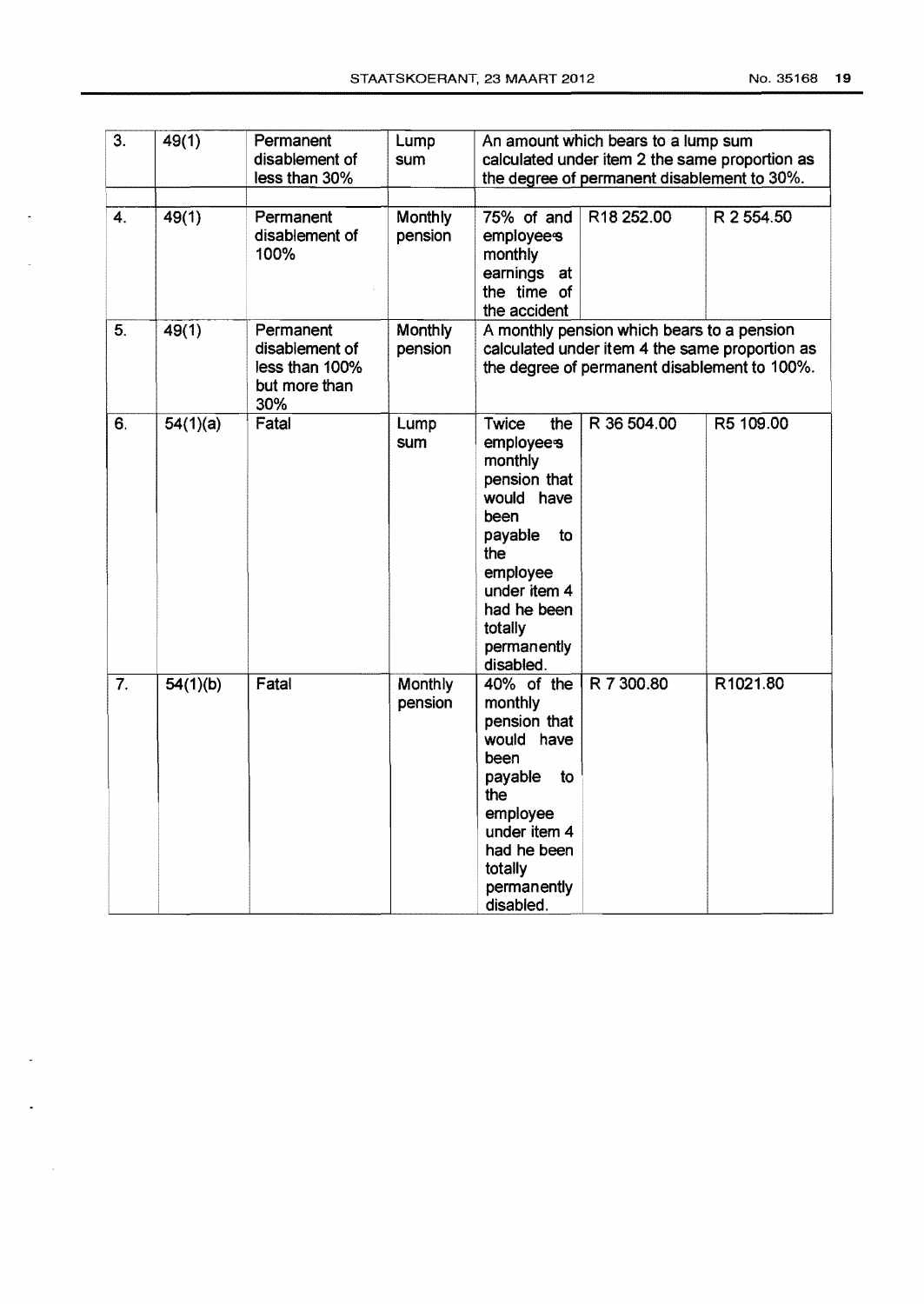$\bar{\mathbf{z}}$ 

 $\mathcal{L}$ 

 $\blacksquare$ 

 $\star$ 

| 8.  | 54(1)(c)     | Fatal                                 | Monthly<br>pension                  | 20% of the<br>monthly<br>pension that<br>would have<br>been<br>payable<br>to<br>the<br>employee<br>under item 4<br>had he been<br>totally<br>permanently<br>disabled, to | R 3 650.40 | R510.90 |
|-----|--------------|---------------------------------------|-------------------------------------|--------------------------------------------------------------------------------------------------------------------------------------------------------------------------|------------|---------|
| 9.  | 54(1)(d)(ii) | Fatal                                 | Lump<br>sum                         | each child.<br>Percentage<br>dependence<br>as portion of<br>R106 158                                                                                                     |            |         |
| 10. | 54(2)        | Fatal                                 | Funeral<br>costs                    | A<br>reasonable<br>amount for<br>funeral<br>costs to a<br>maximum of<br>R13 716 or<br>actual<br>the.<br>amount,<br>whichever is<br>the lesser.                           |            |         |
| 11. | 63(1)(a)     | Minimum for free<br>food and quarters | To be<br>included<br>in<br>earnings | Minimum for<br>free<br>food<br>R189.00 per<br>month<br>and<br>minimum for<br>free<br>quarters<br>R84.00 per<br>month.                                                    |            |         |
| 12. | 28           | Constant<br>attendance<br>allowance   | <b>Monthly</b><br>allowance         | Minimum<br>amount of<br>R1449.00<br>per month                                                                                                                            |            |         |